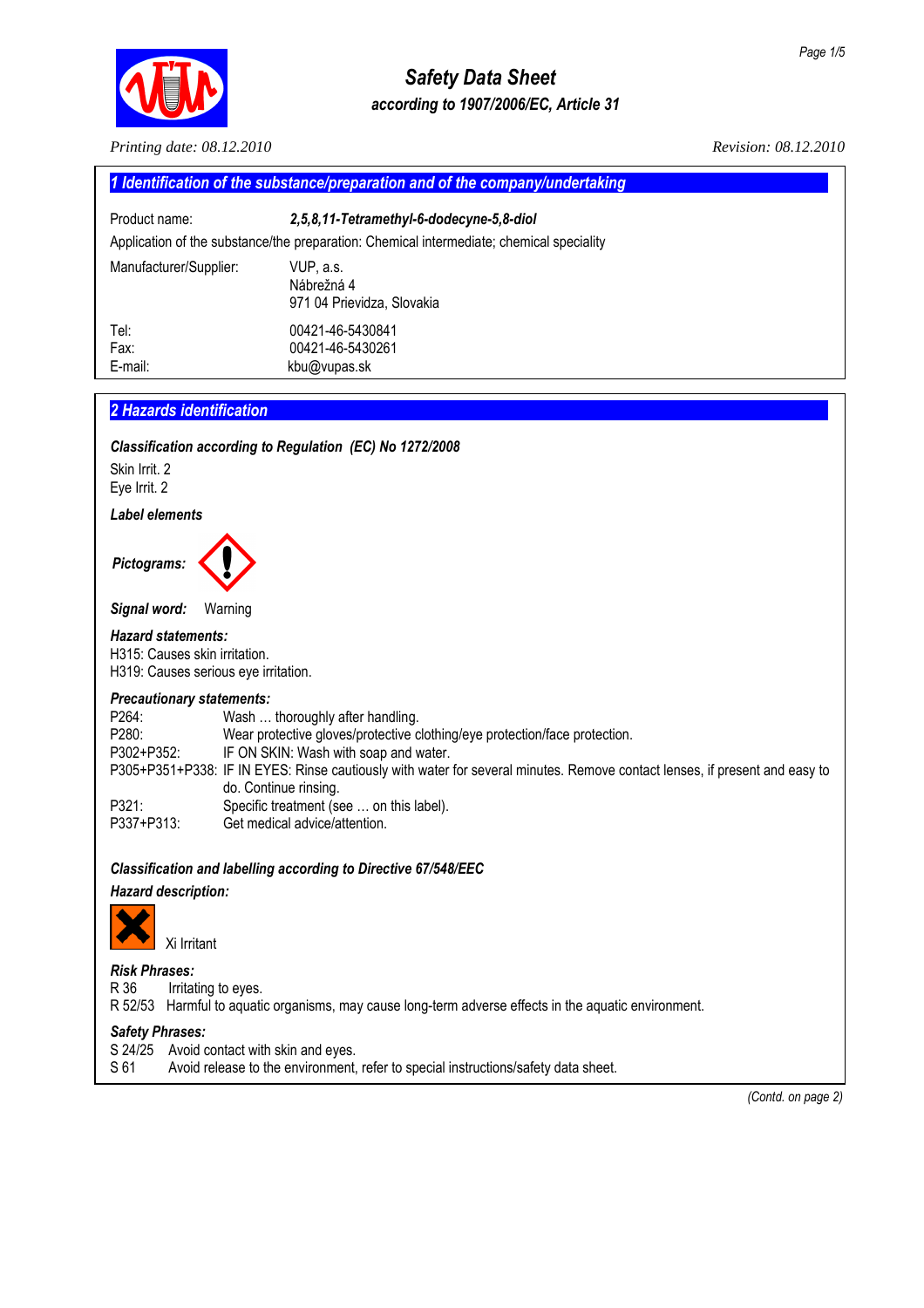# *Safety Data Sheet Page 2/5*

# *according to 1907/2006/EC, Article 31*

*Printing date: 08.12.2010 Revision: 08.12.2010* 

# Product name: *2,5,8,11-Tetramethyl-6-dodecyne-5,8-diol*

 *(Contd. of page 1)* 

| 3 Composition/information on ingredients |  |
|------------------------------------------|--|
|                                          |  |

| Synonyms:          | 2,5,8,11-Tetramethyldodec-6-yne-5,8-diol; surfynol 124 |
|--------------------|--------------------------------------------------------|
| Molecular Formula: | $C_{16}H_{30}O_2$                                      |
| Molecular Weight:  | 254.41 a/mol                                           |
|                    |                                                        |

| Name                                     | CAS        | <b>EINECS</b> | Classification                                                 | Concentration |
|------------------------------------------|------------|---------------|----------------------------------------------------------------|---------------|
| 2,5,8,11-Tetramethyl-6-dodecyne-5,8-diol | 68227-33-8 | 269-348-0     | Skin Irrit. 2; Eye Irrit. 2;<br>H315; H319;<br>Xi, R36, R52/53 | min. 99 %     |

For the full text of the H-Statements mentioned in this Section, see Section 2.

# **4 First aid measures**

## *General advice*

Consult a physician. Show this safety data sheet to the doctor in attendance.

## *If inhaled*

If breathed in, move person into fresh air. If not breathing give artificial respiration Consult a physician.

## *In case of skin contact*

Wash off with soap and plenty of water. Consult a physician.

## *In case of eye contact*

Rinse thoroughly with plenty of water for at least 15 minutes and consult a physician.

## *If swallowed*

Never give anything by mouth to an unconscious person. Rinse mouth with water. Consult a physician.

# **5 Fire-fighting measures**

## *Suitable extinguishing media:*

Use water spray, alcohol-resistant foam, dry chemical or carbon dioxide.

# *Special protective equipment for fire-fighters:*

Wear self-contained breathing apparatus and protective clothing to. Prevent contact with skin and eyes. Unusual fire and explosions hazards. Emits toxic fumes under fire conditions.

# **6 Accidental release measures**

## *Personal precautions:*

Wear respirator, chemical safety goggles, rubber boots and heavy rubber gloves.

# *Environmental precautions:*

Do not let product enter drains.

# *Methods for cleaning up:*

Sweep up, place in a bag and hold for waste disposal. Avoid raising dust. Ventilate area and wash spill site after material pickup is complete.

 *(Contd. on page 3)*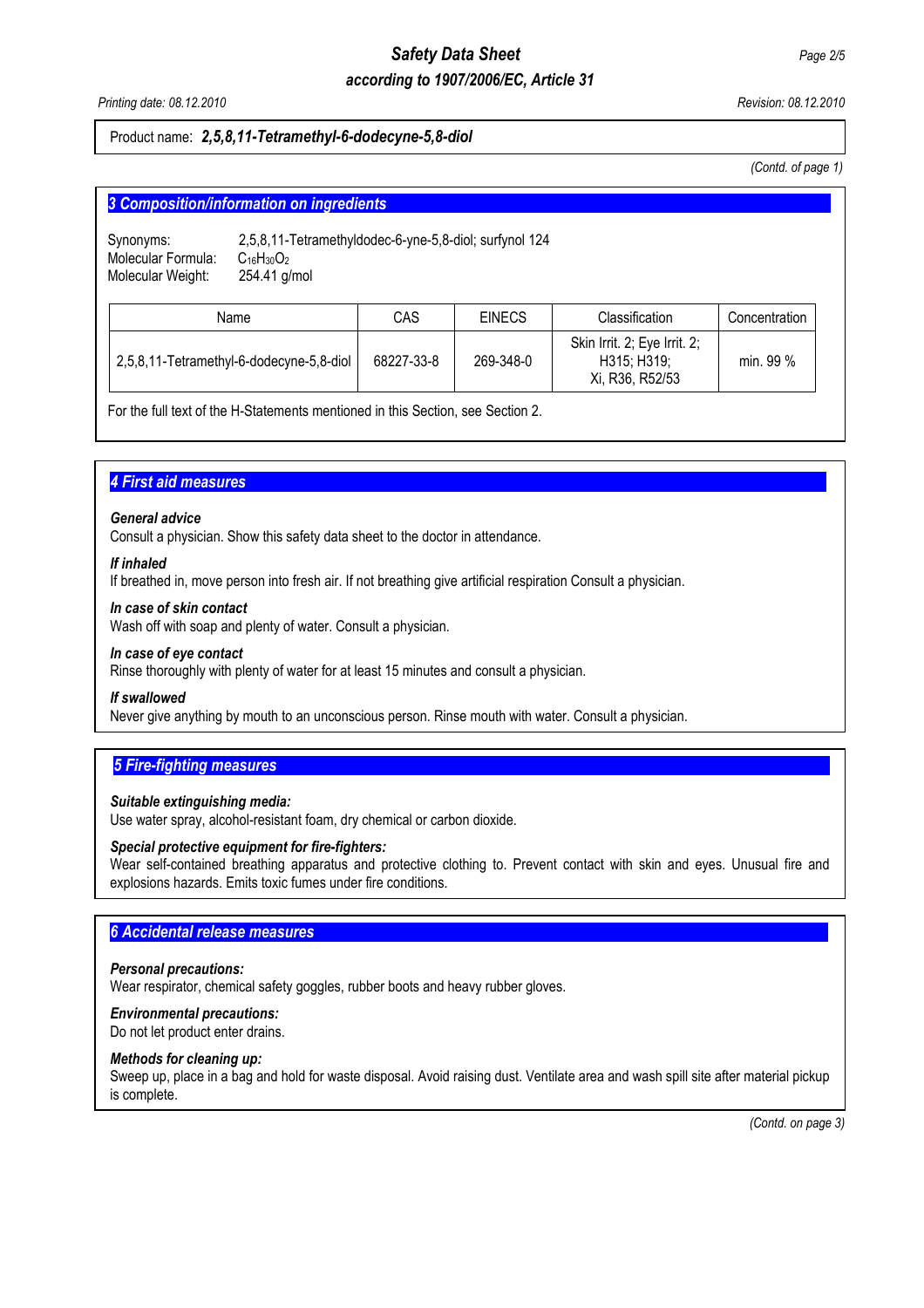# *Safety Data Sheet Page 3/5*

# *according to 1907/2006/EC, Article 31*

*Printing date: 08.12.2010 Revision: 08.12.2010* 

## Product name: *2,5,8,11-Tetramethyl-6-dodecyne-5,8-diol*

*(Contd. of page 2)*

# **7 Handling and storage...**

*Handling:* Avoid contact with skin and eyes. Avoid formation of dust and aerosols. Provide appropriate exhaust ventilation at places where dust is formed. Normal measures for preventive fire protection.

**Storage:** Store in cool place. Keep container tightly closed in a dry and well-ventilated place.

# **8 Exposure controls/personal protection**

Contains no substances with occupational exposure limit values.

#### *Personal protective equipment*

| <b>Respiratory protection:</b> | Where risk assessment shows air-purifying respirators are appropriate use a dust mask type N95<br>(US) or type P1 (EN 143) respirator. Use respirators and components tested and approved under<br>appropriate government standards such as NIOSH (US) or CEN (EU). |
|--------------------------------|---------------------------------------------------------------------------------------------------------------------------------------------------------------------------------------------------------------------------------------------------------------------|
| Hand protection:               | The selected protective gloves have to satisfy the specifications of EU Directive 89/686/EEC and<br>the standard EN 374 derived from it. Handle with gloves.                                                                                                        |
| Eye protection:                | Safety glasses                                                                                                                                                                                                                                                      |
|                                | <b>Skin and body protection:</b> Choose body protection according to the amount and concentration of the dangerous substance<br>at the work place.                                                                                                                  |
| Hygiene measures:              | Handle in accordance.                                                                                                                                                                                                                                               |

# **9 Physical and chemical properties**

#### **Appearance**

| <b>UPPCAINING</b>         |                                   |
|---------------------------|-----------------------------------|
| <b>Physical State:</b>    | solid                             |
| Color:                    | white                             |
| Odour:                    | peppermint odour                  |
| Safety data               |                                   |
| pH:                       | not available                     |
| Boiling Point:            | 286 °C                            |
| Freezing/Melting Point:   | 59 °C                             |
| Flash Point:              | 160 °C                            |
| Autoignition Temperature: | 260 °C                            |
| Explosion Limits, lower:  | 0.5 % vol. (estimate calculation) |
| Explosion Limits, upper:  | 5.1 % vol. (estimate calculation) |
| Vapour pressure:          | 0.00218 hPa at 21 °C              |
| Vapour density (air=1):   | 8.82                              |
| Viscisity:                | 61 mPas at 60 $^{\circ}$ C        |
| Gravity:                  | 850 kg/m <sup>3</sup> at 70 °C    |

# **10 Stability and reactivity**

## *Chemical stability:*

Stable under recommended storage conditions.

#### *Materials to avoid:*

Strong oxidizing agents, reactive metals, sodium and calcium hypochlorite, strong bases.

#### *Hazardous decomposition products:*

Hazardous decomposition products formed under fire conditions. - Carbon oxides, flammable hydrocarbons (acetylene), aldehydes, ketones.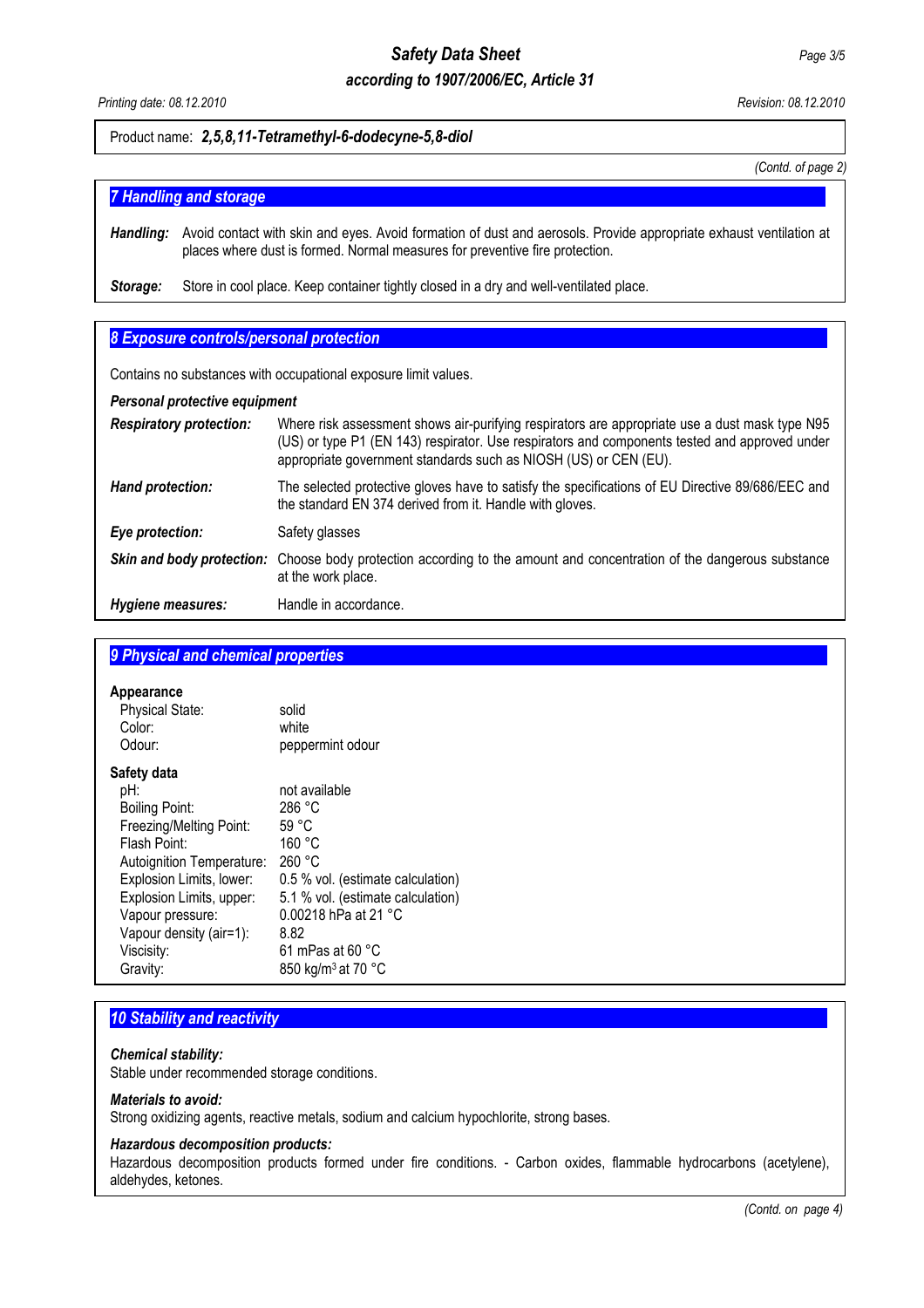# *according to 1907/2006/EC, Article 31*

*Printing date: 08.12.2010 Revision: 08.12.2010* 

## Product name: *2,5,8,11-Tetramethyl-6-dodecyne-5,8-diol*

*(Contd. of page 3)*

#### **11 Toxicological information**

#### *Acute toxicity:*

oral-rat  $LD_{50} = 12900$  mg/kg inhal-rat  $LC_{50}$  > 20.1 mg/l (1 h)

#### *Carcinogenicity*

*IARC:* No component of this product present at levels greater than or equal to 0.1% is identified as probable, possible or confirmed human carcinogen by IARC.

#### *Potential Health Effects*

| Inhalation: | May be harmful if inhaled. Causes respiratory tract irritation.  |
|-------------|------------------------------------------------------------------|
| Skin:       | May be harmful if absorbed through skin. Causes skin irritation. |
| Eves:       | Causes serious eye irritation.                                   |
| Ingestion:  | May be harmful if swallowed.                                     |

## **12 Ecological information**

Data are not available.

# **13 Disposal considerations**

#### *Product*

Observe all federal, state, and local environmental regulations. Contact a licensed professional waste disposal service to dispose of this material. Dissolve or mix the material with a combustible solvent and burn in a chemical incinerator equipped with an afterburner and scrubber.

#### *Contaminated packaging*

Dispose of as unused product.

## **14 Transport information**

#### *Land transport ADR/RID*

Not regulated as a hazardous material.

# *Maritime transport IMDG*

Not regulated as a hazardous material.

## *Air transport ICAO-TI and IATA-DGR*

Not regulated as a hazardous material.

## **15 Regulatory information**

This safety datasheet complies with the requirements of Regulation No 1907/2006/EC, Regulation No 1272/2008/EC and Regulation No 453/2010.

#### *16 Other information.....................................................................................................................................................*

This Safety Data Sheet is not a Product Specification. It is based on our present knowledge and experience and it is intended to serve as a guide for safe handling of the product regarding to health and environmental aspects.

#### *Abbreviations and acronyms:*

| CAS         | Chemical Abstracts Service registry number                                          |
|-------------|-------------------------------------------------------------------------------------|
| EC          | European Commission number (for European Inventory of Existing Chemical Substances) |
| Skin Irrit. | Skin Irritation                                                                     |